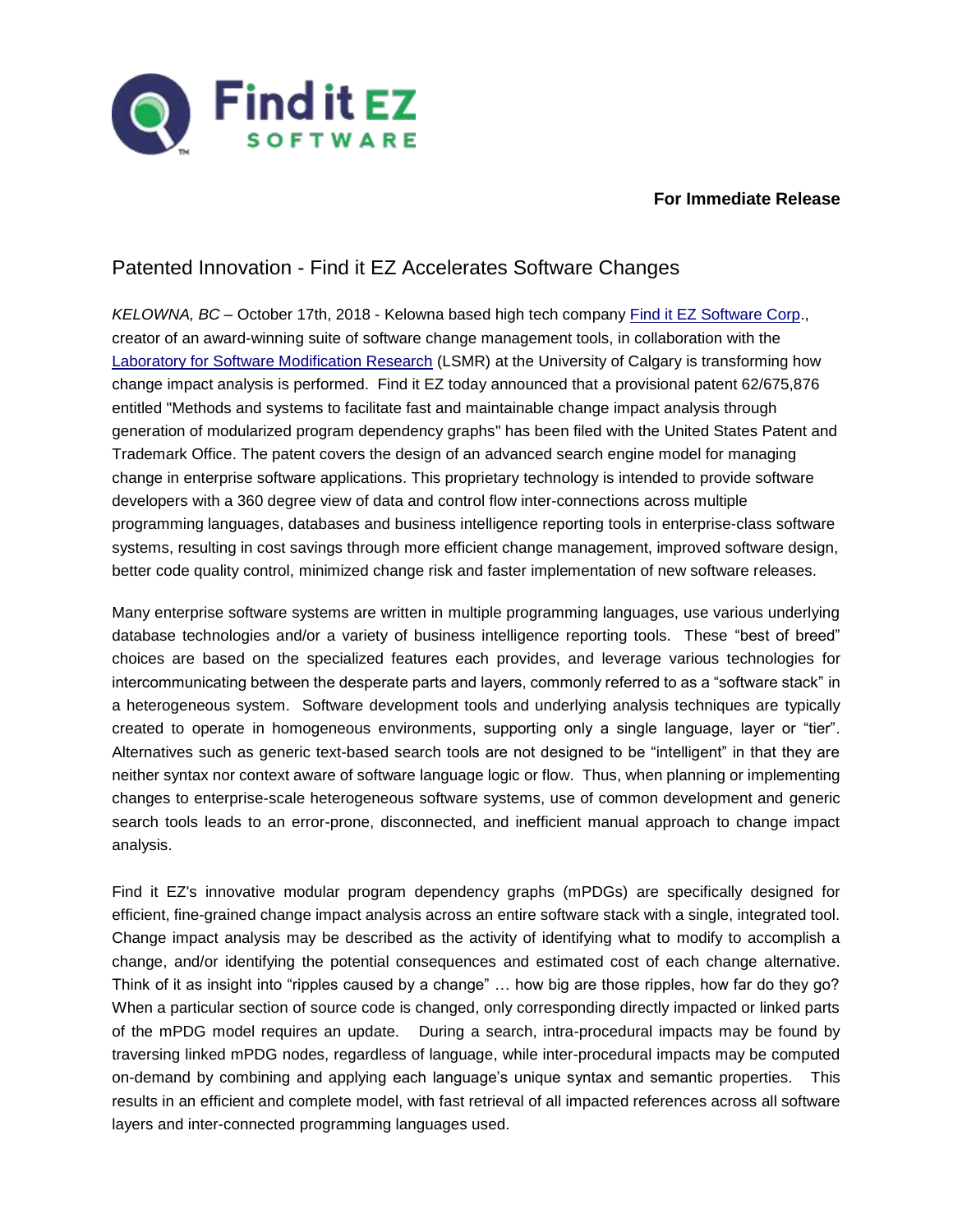

"*This novel patent pending technology offers an easy to use and effective tool for enterprise-class software change impact analysis*." said Ken Gnazdowsky, CEO of Find it EZ. "*We are confident that Find it EZ's expanding intellectual property assets, including this newly filed patent, will provide our products with long-term market exclusivity. This is particularly important as industry awareness of our technologies continues to grow and enables us to compete with software giants like IBM and Google, the only other companies currently holding patents in this niche market."* Mr. Gnazdowsky went on to say *"None of this would have been possible without the support of [local tech incubator Accelerate Okanagan, Innovation](https://www.ic.gc.ca/eic/site/080.nsf/eng/00041.html)  [Canada's Advisor Erik Kaas and NSERC's Frank Nolan who introduced us to Dr. Walker at the University](https://www.ic.gc.ca/eic/site/080.nsf/eng/00041.html)  [of Calgary exactly four years ago to this day.](https://www.ic.gc.ca/eic/site/080.nsf/eng/00041.html)*"

"*NSERC's Research Partnerships program supports collaborations that allow new scientific evidence to be applied to industrial needs*", said Dr. Marc Fortin, Vice-President, Research Partnerships at the Natural Sciences and Engineering Research Council of Canada (NSERC). "*We are proud to support this project that has the potential to boost employment opportunities and provide industrially-enriched, scientificallyworthy training to the next generation, helping to further strengthen and promote Canada's status as a world leader in the software engineering field.*"

The cost of software change impact analysis is extremely high; a global issue that Find it EZ and the researchers at the University of Calgary with support from the Government of Canada are focused on resolving by empowering software workers with the right tools. Annual software maintenance costs in the USA alone have been estimated to be more than **\$70 billion**. Studies of software maintainers have shown that approximately **50%** of their time is spent on *understanding the code* they are responsible for maintaining, and over **90%** of the cost of a software application over it's lifespan is spent on maintenance, performing ongoing changes and enhancements. Commercial use of tools from Find it EZ have been demonstrated to improve productivity and reduce these costs by over **40%,** resulting in an average **savings of over 300 person-hours per developer, annually**. That's a potential **savings of over \$28 billion** dollars, each and every year, in the USA alone … plus billions more worldwide.

"*This breakthrough result combines real-world practicality and deep theory.*" said Dr. Robert Walker, Director of the LSMR. "*We have finally been able to overcome a decades-old problem, saving a lot of time and money for industry, and it should result in higher quality software for all of us.*"

Integrating this innovative new patented technology into Find it EZ's suite of products will allow it to enter new markets and create new employment opportunities for high tech workers in Kelowna, BC, the Silicone Vineyard of northwestern Canada. It will also further establish Find it EZ Software Corp., the Laboratory for Software Modification Research, and Canada as world leaders in software change management innovation.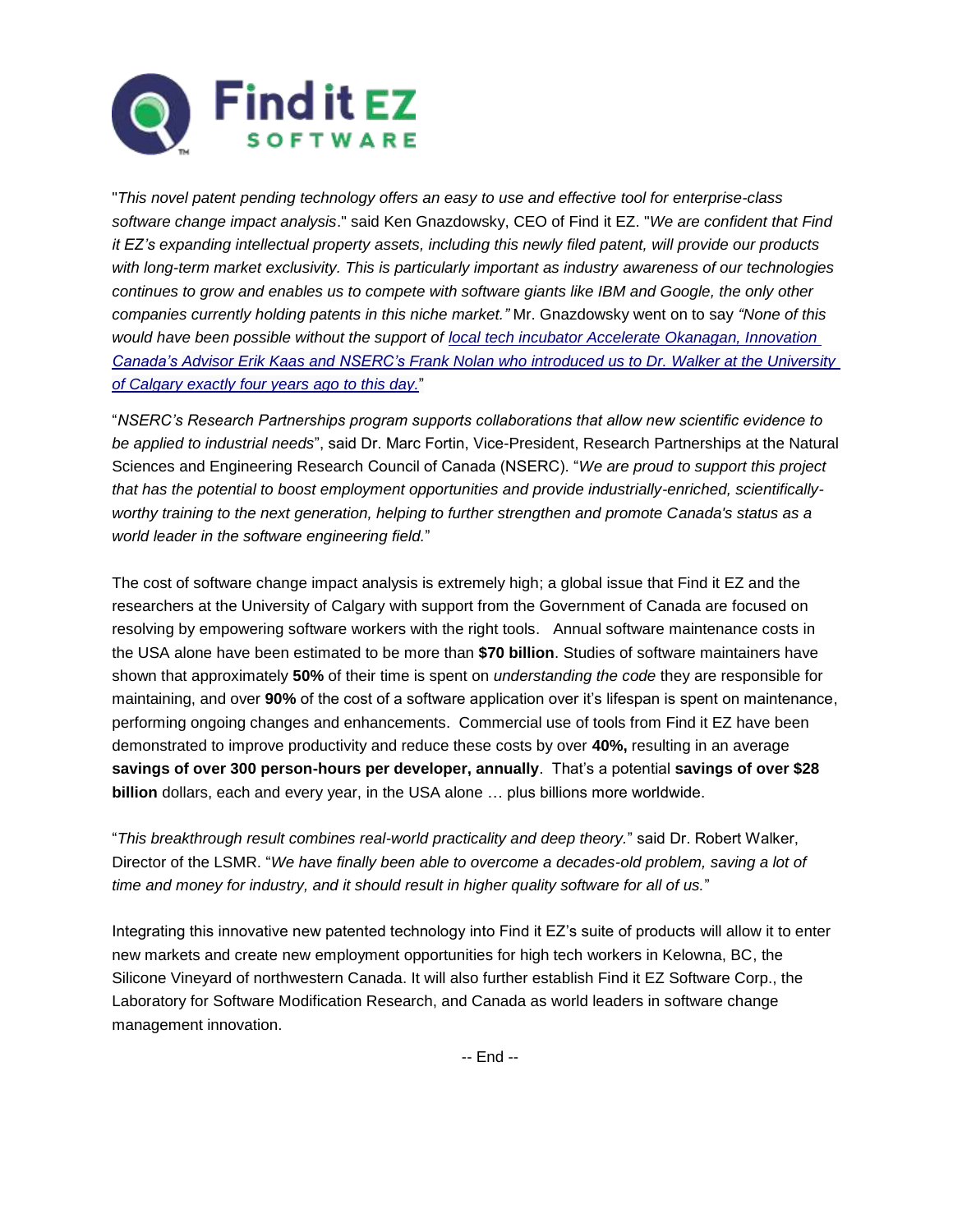

#### **About Find it EZ Software Corp.**

Founded in 2010, Find it EZ creates productivity tools for software developers. Whenever changes are planned or made to the underlying database in any software application, it can be a challenge to find all referenced code that can be affected. Normally, each software layer or programming language would require time-consuming and disconnected analysis with a variety of independent tools. Find it EZ provides a full 360 degree view of the entire code-stack in a single integrated application. Case studies have shown that companies like Westinghouse, Sprint, The Mayo Clinic and Pan American Life Insurance, using solutions from Find it EZ to manage their software changes, have increased their productivity by 42% or more. FinditEZ Code Search received a Microsoft award for innovation in 2011.

#### **About the Laboratory for Software Modification Research (LSMR)**

The LSMR was established at the University of Calgary in 2002 under the leadership of Dr. Robert J. Walker. LSMR has investigated theoretical and empirical approaches to modifying software and understanding how it is modified, including award-winning work on software library migration, and other work on pragmatic software reuse, test driven reuse, test suite reuse, software repository mining, and aspect-oriented programming. Previous collaborations were established with IBM Canada and Chartwell Technology. LSMR alumni have gone on either to work in industry across North America or to become academics around the world.

### **About the Natural Sciences and Engineering Research Council (NSERC)**

NSERC invests over \$1.2 billion each year in natural sciences and engineering research in Canada. Our investments deliver discoveries—valuable world-firsts in knowledge claimed by a brain trust of over 11,000 professors. Our investments enable partnerships and collaborations that connect industry with discoveries and the people behind them. Researcher-industry partnerships established by NSERC help inform research and development and solve scale-up challenges. NSERC also provides scholarships and hands-on training experience for more than 30,000 post-secondary students and post-doctoral fellows. These young researchers will be the next generation of science and engineering leaders in Canada.